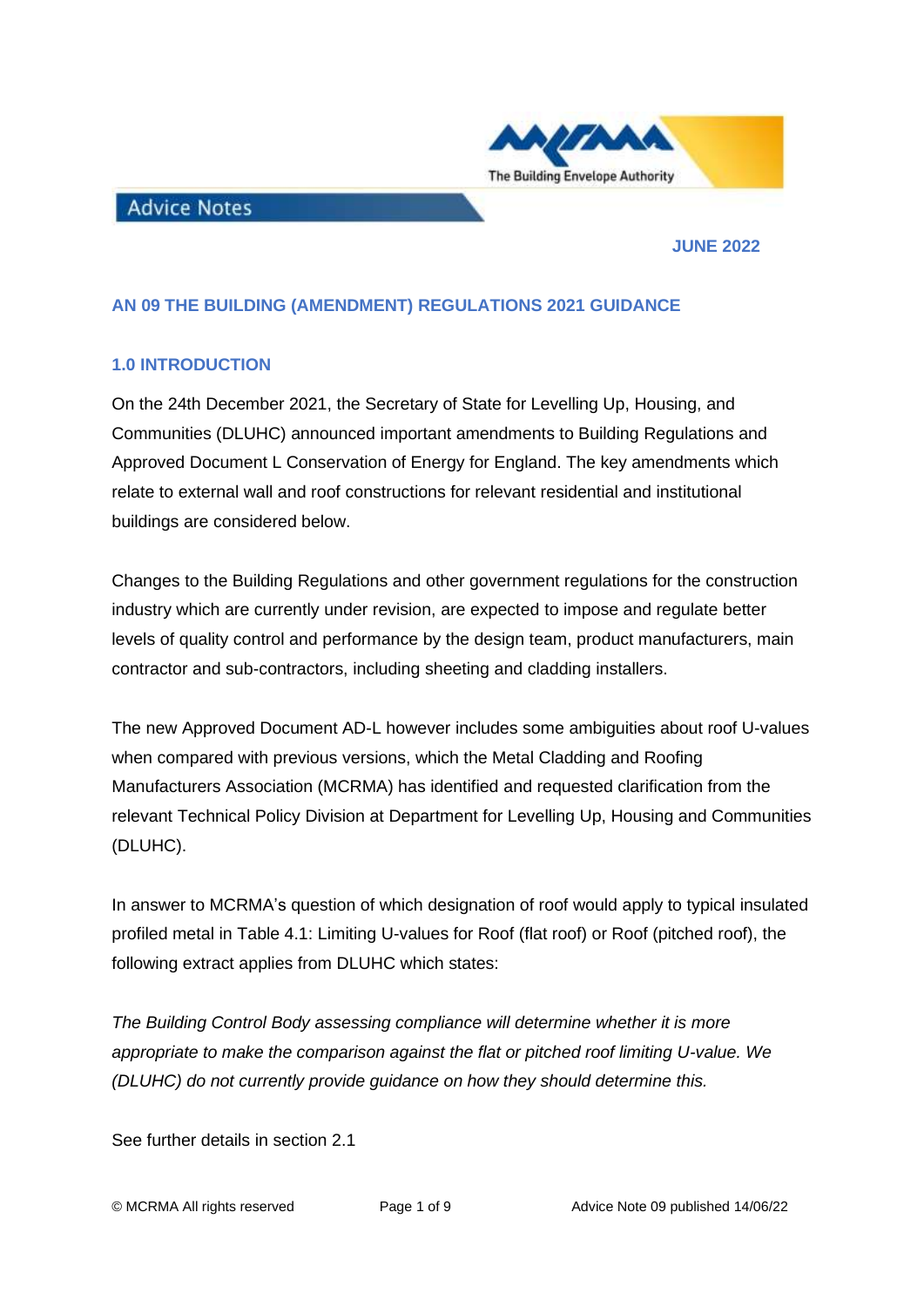For works after 15th June 2022, subject to transition regulations until June 2023, the current Approved Documents 2013: + 2016 amendments,

- AD-L1A and AD-L1B have been replaced with **Approved Document L: 2021 Volume 1 Dwellings** and
- AD-L2A and AD-L2B have been replaced with **Approved Document L: 2021 Volume 2: Buildings other than dwellings**.

## **NOTE:**

The replacement Approved Documents cover both new construction and refurbishment which were previously subject to separate parts B.

# **2.0 APPROVED DOCUMENT L: 2021 VOLUME 2: BUILDINGS OTHER THAN DWELLINGS**

MCRMA members are mainly but not exclusively concerned with buildings other than dwellings which are regulated by Volume 2 and the National Calculation Methodology (NCM), using either DSM or iSBEM software. The following design criteria has been extracted and comments added where appropriate:

- 1.1 U-values for new and replacement elements of the roof and wall cladding.
- 1.2 U-values used in the NCM for the notional building
- 1.3 Threshold for U-values to be improved for renovation, subject to some conditions
- 1.4 Calculation of element U-values
- 1.5 Continuity of insulation and thermal bridging
- 1.6 Air permeability
- 1.7 Other guidance on elements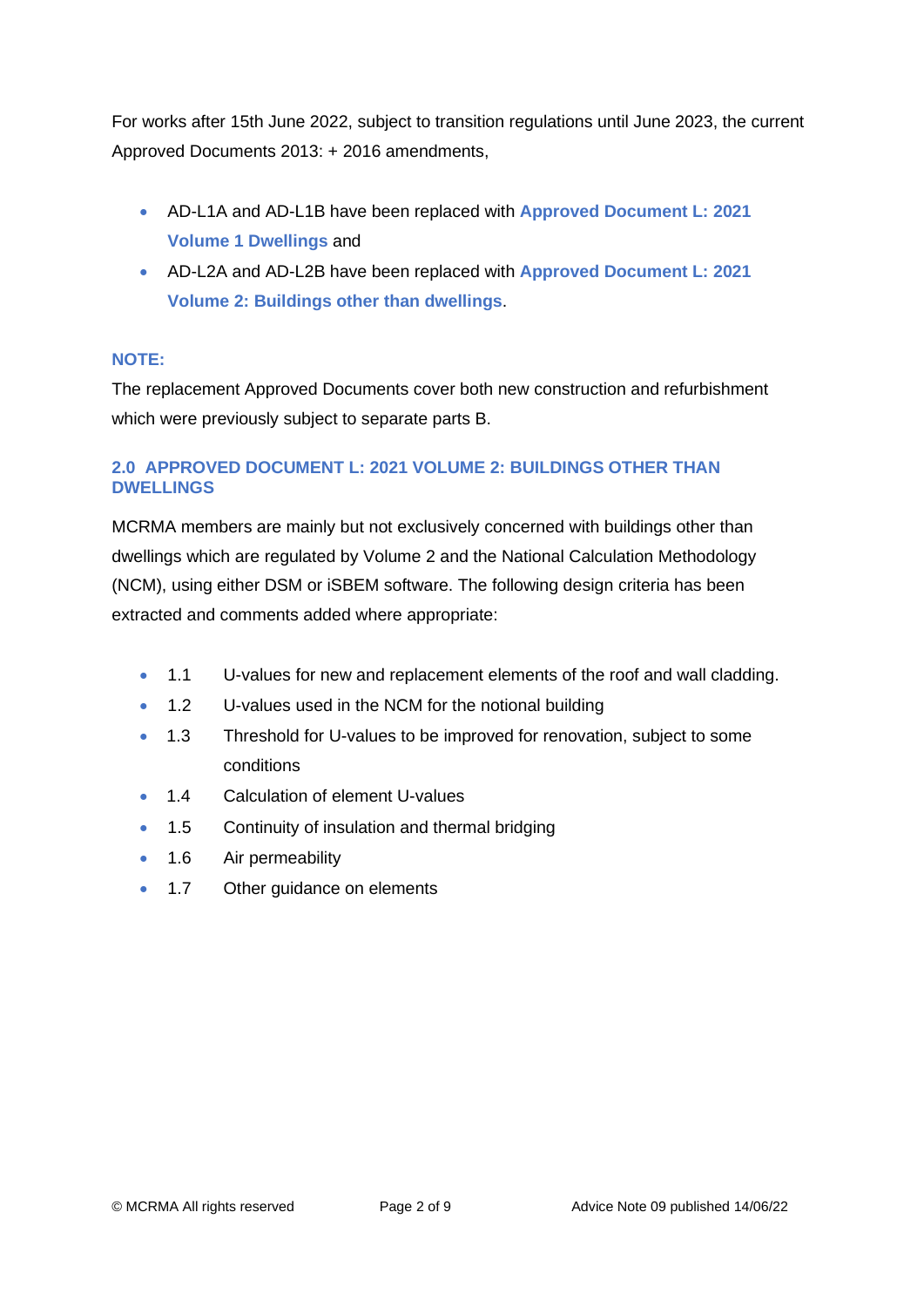# **2.1 U-values for the main elements**

Limiting U-values for new or replacement elements in new and existing buildings (Extract Table 4.1 AD-L 2021: Volume 2 – Buildings other than dwellings).

| <b>Element</b>                               | <b>U-value from</b><br><b>June 2022</b>            | <b>Previous U-value</b><br>2016                   | <b>Notes</b>                             |
|----------------------------------------------|----------------------------------------------------|---------------------------------------------------|------------------------------------------|
| Roof (flat roof)                             | 0.18                                               |                                                   | New element<br>category which are        |
| Roof (pitched roof)                          | 0.16                                               |                                                   | not defined in the<br>AD-L, see Building |
| Roof                                         |                                                    | 0.25                                              | Fabric note below<br>table.              |
| Wall                                         | 0.30                                               | 0.35                                              |                                          |
| Windows                                      | 1.6                                                | 2.2                                               |                                          |
| Rooflights                                   | 2.2                                                | 2.2                                               |                                          |
| All other roof<br>windows                    | 1.6                                                |                                                   | New element<br>category                  |
| Pedestrian doors                             | 1.6                                                | 2.2                                               |                                          |
| Vehicle access<br>doors                      | 1.3                                                | 1.5                                               |                                          |
| High-usage<br>entrance doors                 | 3.0                                                | 3.5                                               |                                          |
| Roof ventilators<br>including smoke<br>vents | 3.0                                                | 3.5                                               |                                          |
| Air permeability<br>(for new buildings)      | 8.0m <sup>3</sup> /(h.m <sup>2</sup> ) $@$<br>50Pa | 10.0m <sup>3</sup> /(h.m <sup>2</sup> ) @<br>50Pa |                                          |

*Table 1: U values for the main elements*

# **NOTE:**

Building Fabric - The new element category for roofs of *flat roof* and *pitched roof* which replace the generic term *roof* is not defined in the footnotes to Table 4.1. The Approved Document does, however, refer to BR 443: 2019 Convention for U-value calculations, rooflight chapter updated 2021, see item 2.7

In answer to MCRMA's question of which designation of roof would apply to typical insulated profiled metal in Table 4.1: Limiting U-values for Roof (flat roof) or Roof (pitched roof), the DLUHC reply states in full: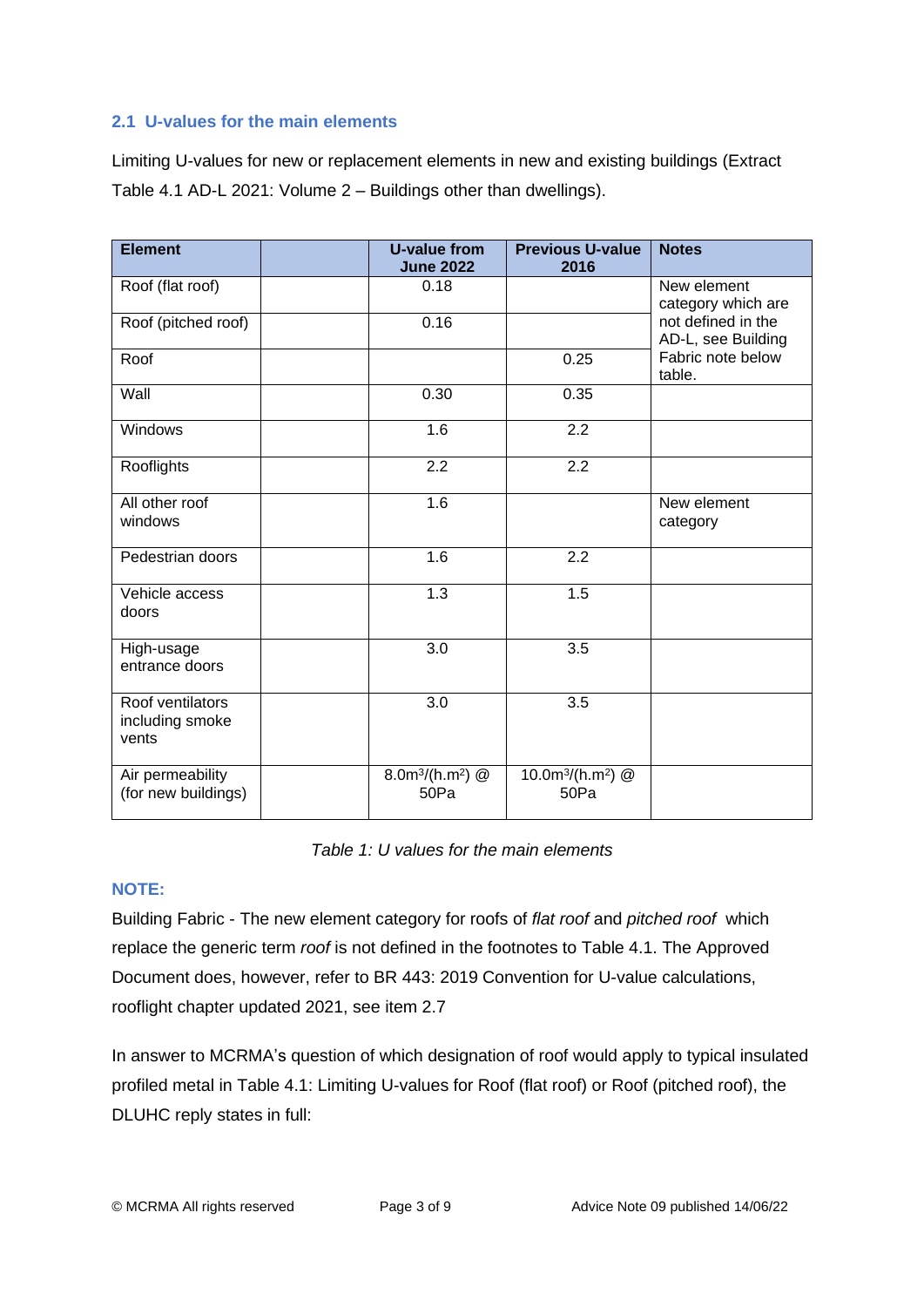*The principal change to the structure of Approved Document guidance in this area between 2013 and 2021, as you have highlighted, is that different limiting standards are now for pitched roofs and flat roofs (in Table 4.1 of the 2021 Approved Document).*

*Despite this, the process for assessing compliance against the limiting standards for roofs remains broadly the same:*

*Initially, the U-value of the roof in question should be assessed using the conventions laid out in BR443. The 2006 and 2019 versions of BR443, as used for checking against the limiting U-values in ADL2A (2013) and ADL2 (2021), both include additional guidance which may apply for certain considerations for pitched and flat roofs, as well as for other types of roofs. The resulting value should then be compared against the relevant row in Table 4.1 (and should be lower than the limiting U-value shown). The Building Control Body assessing compliance will determine whether it is more appropriate to make the comparison against the flat or pitched roof limiting U-value. We do not currently provide guidance on how they should determine this. There are many areas of the Approved Documents where we do not provide definitions of this type, allowing the Building Control Body to take into account individual circumstances of the building/roof in question.*

In the opinion of MCRMA this failure to designate roof type will cause confusion at the time when various changes in building legislation by Parliament are intended to improve standards and understanding of Building Regulations.

Quotes for roof materials are often required before Building Control are checking the specifications and in the current climate of long delivery times, it may be months before orders are placed. Furthermore, the structural frame has to be designed early in the process for the roof weight which depends on the selected insulation weight for the U-value, which Building Control might now under these rules change at a later date.

MCRMA will be seeking further discussion on this with DLUHC.

# **2.2 U-values used in the NCM for the notional building**

The AD-L Volume 2 Buildings other than dwellings does not contain a table of the U-values used in the NCM compliance checking software, unlike table 1.1 in Volume 1 Dwellings. The NCM modelling guide: 2021 for Buildings other than Dwellings in England includes the notional building values as reproduced in the table overleaf.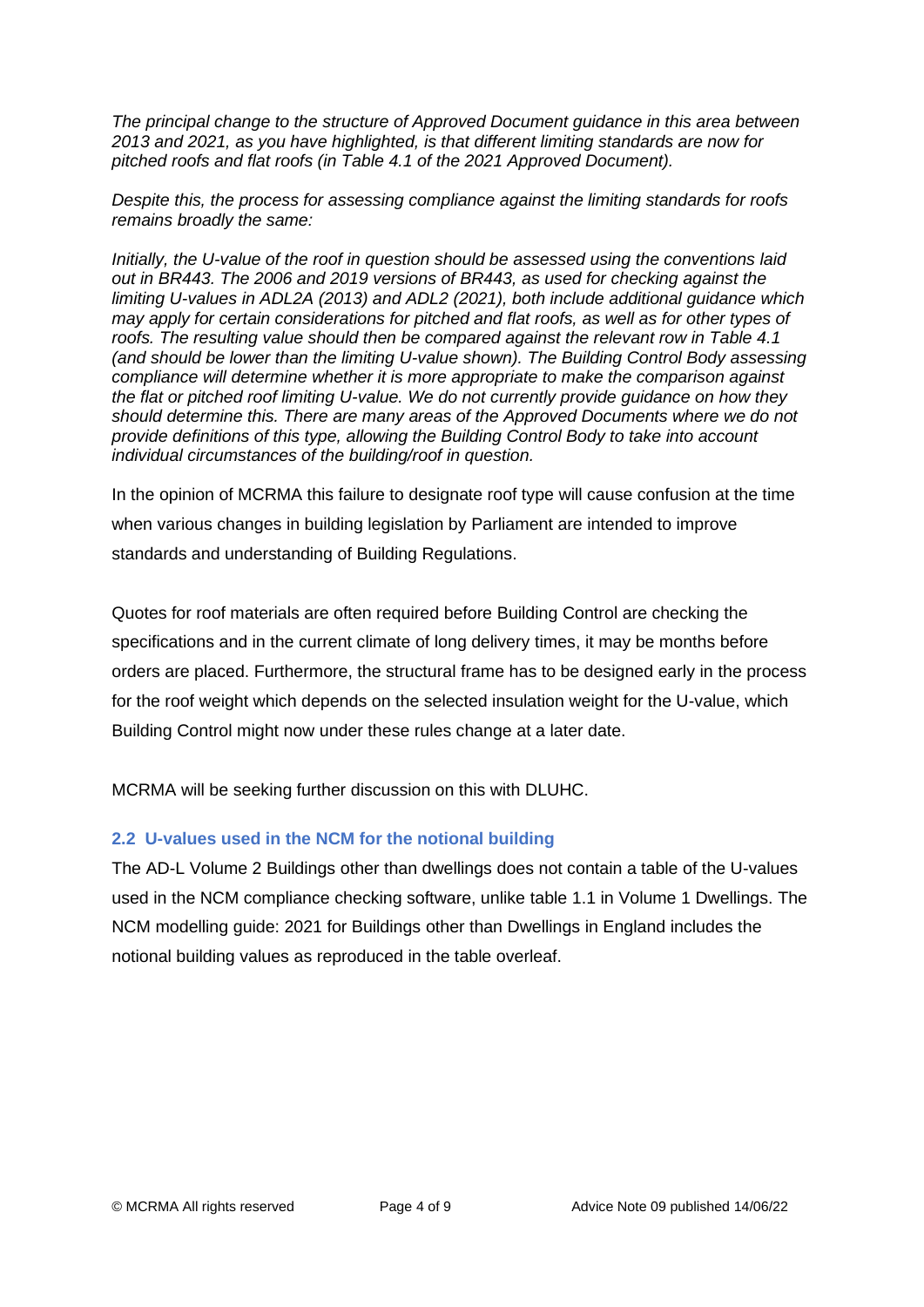| <b>Element</b>                                                | U-value                                      |                                              | <b>Notes</b> |
|---------------------------------------------------------------|----------------------------------------------|----------------------------------------------|--------------|
|                                                               | Side-lit and unlit<br>activities             | <b>Top-lit activities</b>                    |              |
| Roof irrespective of<br>pitch                                 | 0.15                                         | 0.18                                         |              |
| Exposed wall                                                  | 0.18                                         | 0.26                                         |              |
| <b>Windows</b>                                                | 1.4                                          |                                              |              |
| Rooflights                                                    |                                              | 2.1                                          |              |
| Pedestrian doors                                              | 1.9                                          |                                              |              |
| Vehicle access doors                                          | 1.3                                          |                                              |              |
| Air permeability (for<br>new buildings) NCM<br>:2021 Table 3. | 3 m <sup>3</sup> /(h.m <sup>2</sup> ) @ 50Pa | 5 m <sup>3</sup> /(h.m <sup>2</sup> ) @ 50Pa |              |

*Table 2: Construction element U-values for the notional building (Extracts of NCM guide table 1)*

# **2.3 Threshold for U-values to be improved for renovation**

Approved Document AD-C has stated for many years that 0.35 U-value is the worst case for roofs to avoid the risk of condensation (in an enclosed space).

AD-L volume 2 states that existing elements that are being renovated should meet the limiting standards in Table 4.2. Retained elements with a U-value that is worse than the threshold value in column (a) should be upgraded to achieve the U-value in column (b).

| <b>Element</b>                             | U-value (area-weighted average values) |                 |  |
|--------------------------------------------|----------------------------------------|-----------------|--|
|                                            | <b>Threshold</b><br>(a)                | Improved<br>(b) |  |
|                                            |                                        |                 |  |
| Pitched roof – insulation at ceiling level | 0.35                                   | 0.16            |  |
|                                            |                                        |                 |  |
| Pitched roof – insulation at rafter level  | 0.35                                   | 0.18            |  |
|                                            |                                        |                 |  |
| Flat roof or roof with integral insulation | 0.35                                   | 0.18            |  |
|                                            |                                        |                 |  |
| Wall – cavity insulation                   | 0.70                                   | 0.55            |  |
|                                            |                                        |                 |  |
| Wall – external or internal insulation     | 0.70                                   | 0.30            |  |

*Table 3: Threshold U-values for renovation and retained elements in new and existing buildings (Extract Table 4.2 AD-L 2021: Volume 2 – Buildings other than dwellings)*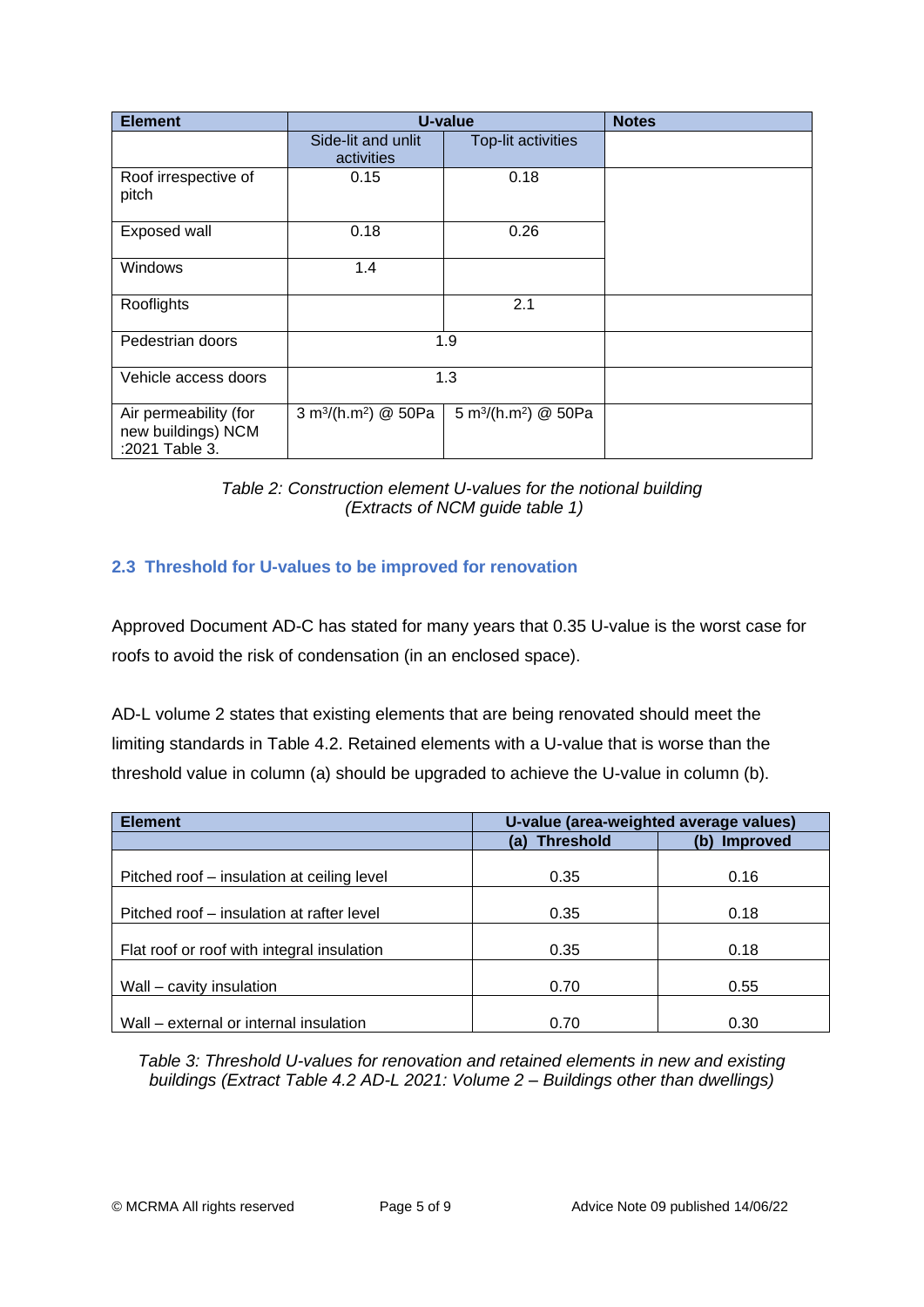## **NOTE:**

*Flat roof or roof with integral insulation* was the category applying to built-up metal and insulated composite panels in the AD-L2A 2000. MCRMA assumes, subject to confirmation, that *Wall – external or internal insulation* should apply to built-up metal and insulated composite panels although both have integral insulation and no cavity as found in masonry walls.

# **2.4 Calculation of element U-values**

The Approved Document refers to BR 443: 2019 Convention for U-value calculations, with the rooflight chapter updated April 2021.

# **NOTE:**

MCRMA would have expected BR 443 to use the same definitions of roof categories etc. as the Approved Documents, but Chapter 8 does not. Instead, Chapter 8 refers to pitched roofs sub-divided into three by position of ceiling and insulation; flat roofs which are clearly intended as membrane covered and various variations of flat techniques as detailed in BS 6229.

Metal-faced composite panel and twin skin metal cladding (built-up metal) should have the U-value determined by numerical analysis i.e., Finite Element Analysis which is normally carried out by the profile manufacturer. However, that does not help define which category of target U-value applies in Table 4.1, 4.2 and NCM.

# **2.5 Continuity of insulation and thermal bridging**

MCRMA Technical Papers TP14, TP17 and TP 18 were published as guidance on thermal bridging when it was first regulated by Building Regulations. The papers explain how Psi values are calculated by Finite Element Analysis and F values used to assess condensation risks.

These were published when insulation was thinner to achieve the 2000 U-values and the numerical values are no longer applicable to thicker insulation for 2022 U-values, particularly at wall to ground floor and the corners of the walls.

The BRE generic reference IP01/06 assessing the effects of thermal bridging at junctions and around openings has not been updated for the improved U-values; in the opinion of MCRMA the values in Table 4 should not be used.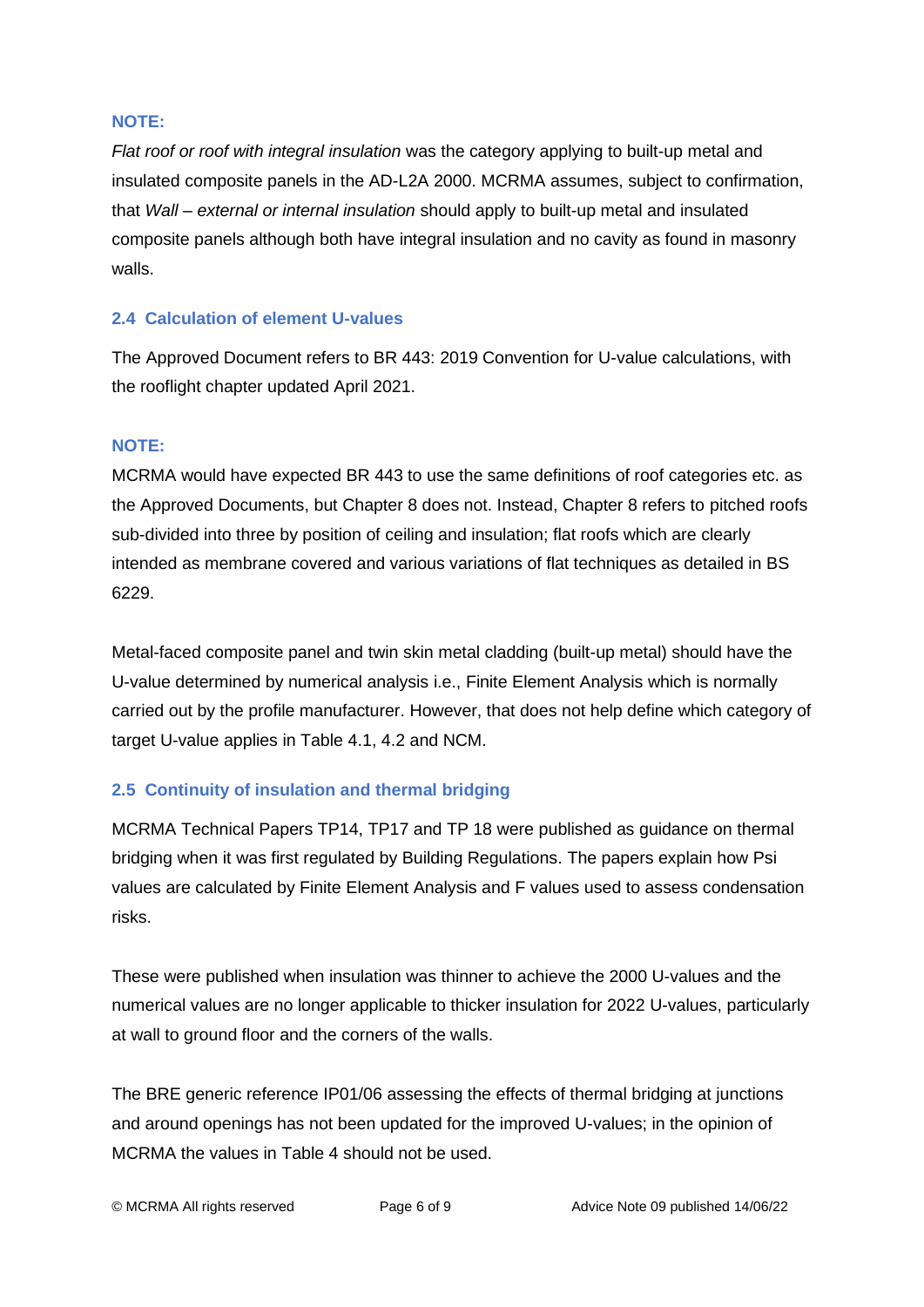All reputable profilers now publish their own recommended construction details to minimise heat loss through junctions. Provided these are calculated by an approved method they can be used in NCM iSBEM calculations of the building's theoretical energy use. NCM iSBEM :2021 uses Psi values for the notional building involving metal cladding which are worse than those calculated for MCRMA and most profilers.

Where the design uses DSM software for demonstrating compliance with NCM, Psi values are not used, instead +10% energy loss is added to allow for junctions.

# **2.6 Air permeability**

AD-L Volume 2 Buildings other than dwellings refers to the requirements for air permeability testing in section 7. The maximum permitted rates are quoted in Table 4.1 for new buildings 8.0m<sup>3</sup>/(h.m<sup>2</sup>) @ 50Pa using fan pressure testing.

A new method for smaller buildings using a pressure pulse is being developed and guidance for its use is provided in CIBSE Technical Memorandum 23 *Testing buildings for air leakage* which was published after the revised Approved Documents.

This document states *the two main currently available test methods:*

- *Fan pressurisation method ('blower door' test method), which has been used for over 20 years*
- *Low-pressure pulse method ('pulse' method), which has been developed more recently.*

As the low pressure pulse (LPP) method is a relatively new technique, there is currently no existing national or international standard covering the method and associated calibration requirements, although such standards may be developed in the future. In the meantime, TM 23 seeks to provide consistency on the method and information reported.

# **NOTE:**

The fan method at 50Pa and pulse at 4Pa do not give equal readings in some buildings. For larger metal clad buildings, it is uncertain that the pulse method will have enough capacity until a methodology for linking units is developed and certified.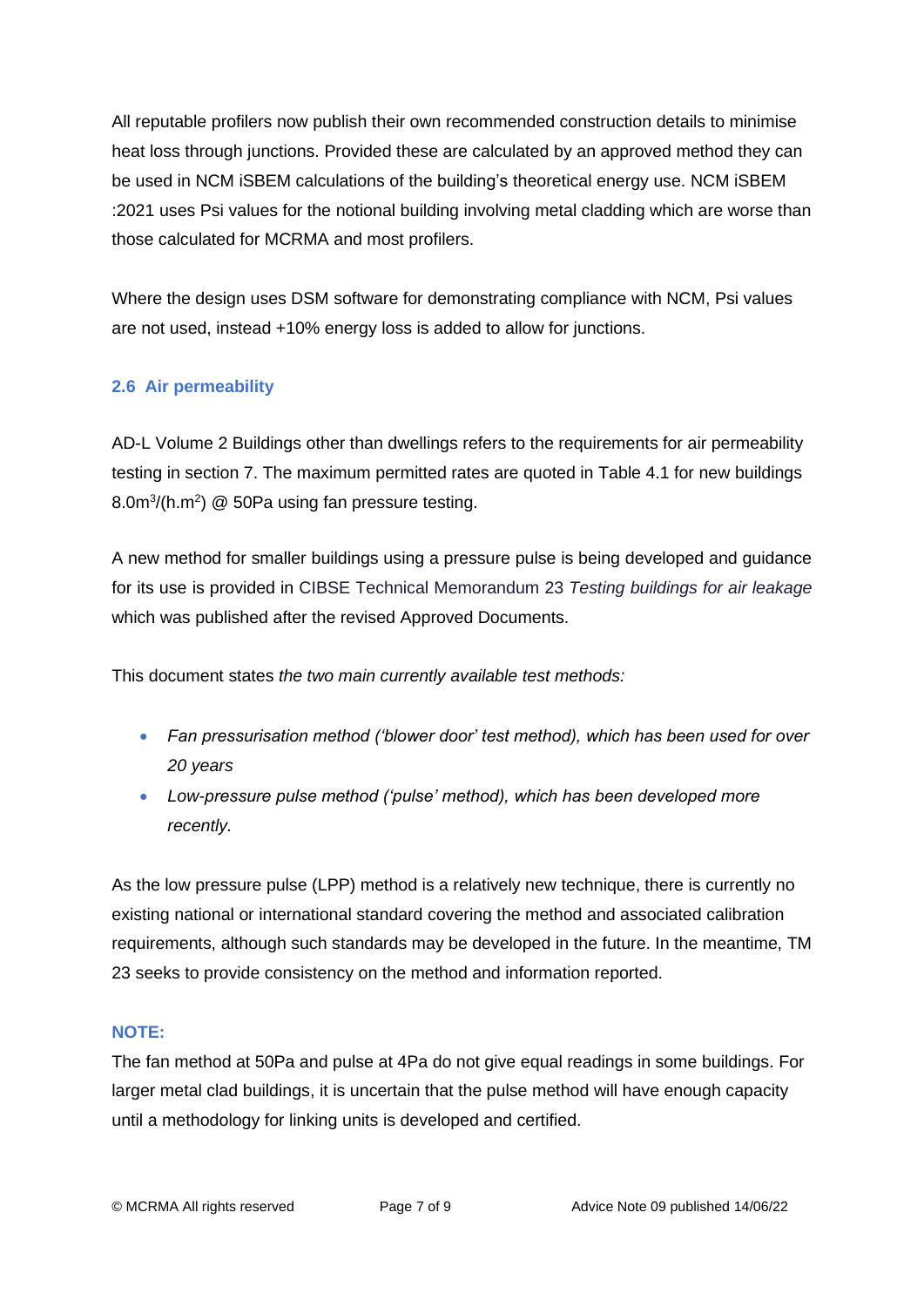## **2.7 Other guidance on elements**

The notional building does not have curtain walling, even if there is curtain walling in the actual building, (NCM modelling guide for buildings other than dwellings in England: 2021 – notional building).

Any part of a roof having a pitch greater than 70° is considered a wall. (NCM modelling guide for buildings other than dwellings in England: 2021 – Building Fabric).

PVs and other on-site renewable sources of energy are mentioned but unlike AD-L Volume 1 for dwellings there is no minimum area of PV defined.

The National Association of Rooflight Manufacturers (NARM) will publish guidance on rooflights for the new AD-L volume 2: 2021.

## **3.0 REFERENCES**

Approved Document C: Site preparation and resistance to contaminants and moisture

Approved Document L: 2021 Volume 2: Buildings other than dwellings

BR 443: 2019 Convention for U-value calculations, with the rooflight chapter updated April 2021

CIBSE Technical Memorandum 23: *Testing buildings for air leakage*

MCRMA Technical Paper No 14 *Guidance for the design of metal roofing and cladding to comply with Approved Document L2: 2001* 

MCRMA Technical Paper No 17 *Design guide for metal roofing and cladding to comply with energy requirements of UK Building Regulations (2006)*

MCRMA Technical Paper No 18 *Conventions for calculating U values, f-values and Ψ-values for metal cladding systems using two and three-dimensional thermal calculations* 

NCM modelling guide for buildings other than dwellings in England: 2021